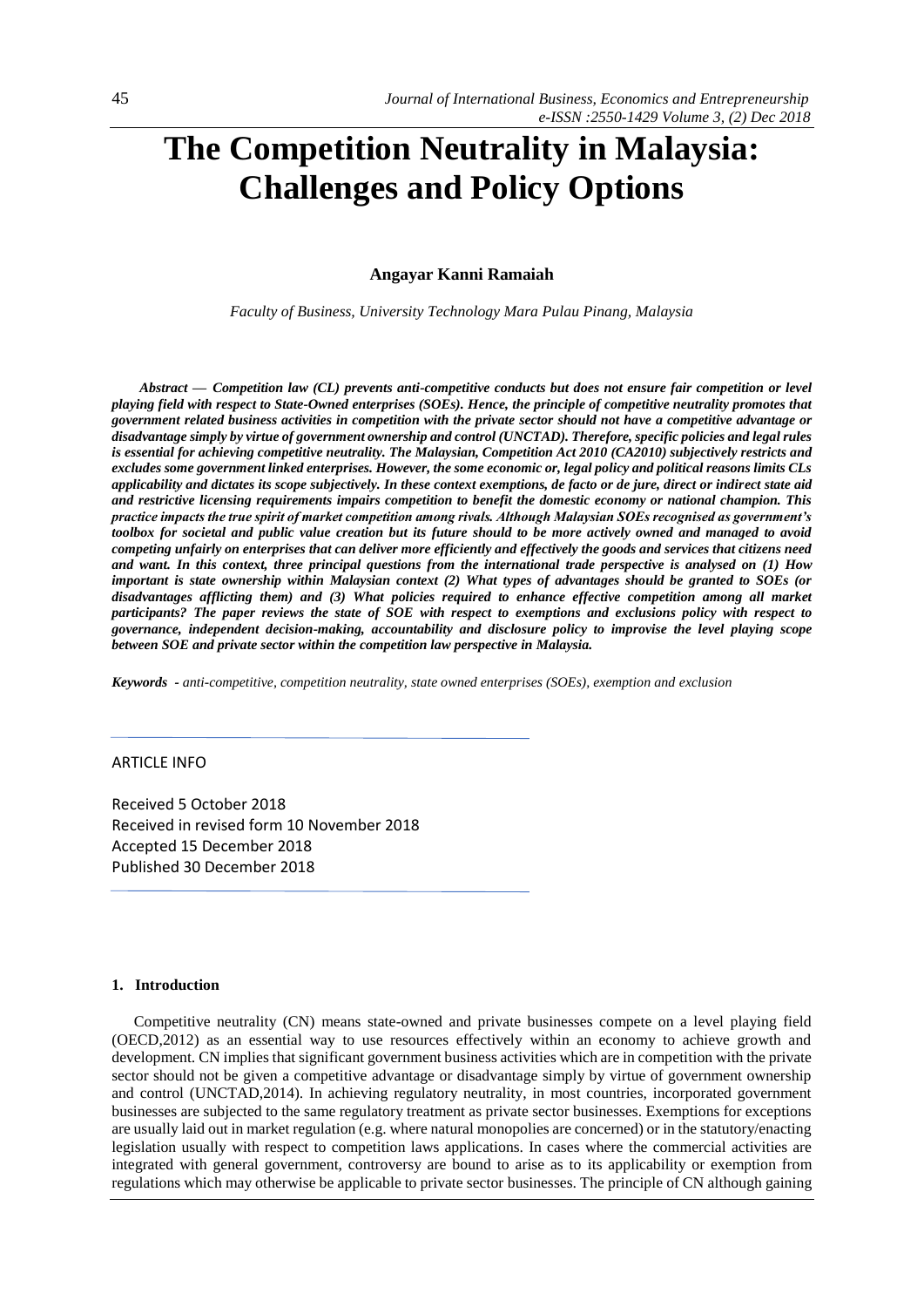wide support in the call for market liberalizations its implementation in practice is challenging (OECD,2012).

The mere enactment of Competition Laws (CL) is insufficient because the extent to which competition laws actually apply to the activities of government is the threshold issue. Competition law (CL) prevents anticompetitive conducts but does not ensure fair competition or level playing field with respect to State-Owned Enterprises (SOEs). Hence adoption of CN principles in some form of policy or legal instrument between the public and private owned entities is essential in the context of the CL perspective. The Malaysian, Competition Act 2010 (CA2010) was introduced in Malaysia, in fulfillment of ASEAN Economic Community (AEC) agreement. The CA 2010 subjectively restricts and excludes application on some government linked enterprises. Although best practice requires CL application to all industries, agreements and entities but certain economic, legal and political reasons limits its applicability and dictates its scope subjectively. The need to observe plurality and diversity of views has led the policy makers and legislatures to take an approach driven by political ideals on the proper functioning of market competition system very subjectively. In these context exemptions, de facto or de jure, direct or indirect state aid and restrictive licensing requirements are channels that impair competition and benefit the national champion. SOEs favor them and indirectly disfavor actual or potential rivals. These rivals market further impacted by the growing integration via trade and investment which developed SOEs that was traditionally oriented towards domestic markets to increasingly compete with private firms in the global market place Although SOEs recognised as government's toolbox for societal and public value creation in Malaysia but its future is stressed by the author to be more actively owned and managed to avoid competing unfairly on enterprises that can deliver more efficiently and effectively the goods and services that citizens need and want. In this context, three principal questions from the international trade perspective is analysed on (1) How important is state ownership in the global economy; (2) What types of advantages granted to SOEs by governments (or disadvantages afflicting them) are inconsistent with the key principles of the non-discriminatory trading system; and (3) What policies and practices support effective competition among all market participants? The paper reviews the state of SOE and proposes exemptions and exclusions policy with respect to governance, independent decision-making, accountability and disclosure policy to improvise the level playing scope of competition law in Malaysia.

# **2. SOEs Impact and Challenges within Competition Law**

#### **2.1 Definition of SOEs**

SOEs defined by Organisation for Economic Co-operation and Development (OECD) as an enterprise where the state has significant control through full, majority, or significant minority ownership. SOEs is known by many names such as government corporations, government business enterprises, government-linked companies, parastatals, public enterprises, public sector units or enterprises and so on. The definition of SOEs also found to differ across countries (PWC,2015). SOEs in Malaysia may be owned by the central or federal government, as well as by regional and local governments. This implies that indirectly SOEs have government intervention in the consumer market and market share. In Malaysia, we do not usually use the term state-owned enterprises (SOE) but mostly referred as government-linked companies (GLCs) or government-linked investment companies (GLICs). Hence it was stated that it's not simple to define GLCs and GLICs because it come in various forms and structures; or simply means GLCs are companies owned by GLICs, who in turn are used by the Government to manage government investments (Wan Saiful Wan Jan,2017, 27 August)

## **2.2 Nature of SOEs**

SOEs creation is historically influenced by the past wars, to increase output and secure self-sufficiency in certain key industries. Historically, the private sector was found to be unable or unwilling to affordably provide needed services. Therefore, such needs could not be independently left to the market or private interests. SOEs generally found to have emerged under colonial rule, due to "market failure" as the private sector could not meet the needs of colonial capitalist expansion. Thus, the establishment of government departments, statutory bodies or even government-owned private companies were deemed essential for maintaining the status quo and to advance state and private, particularly powerful and influential commercial interests. SOEs created in some situations to stimulate investment and employment at the end of war to remedy the aftermath of war to redirect resources unemployed. Hence, SOEs emerged, often under colonial rule, due to such "market failure" as the private sector could not meet the needs of colonial capitalist expansion. Thus, the establishment of government departments, statutory bodies or even government-owned private companies is deemed as essential for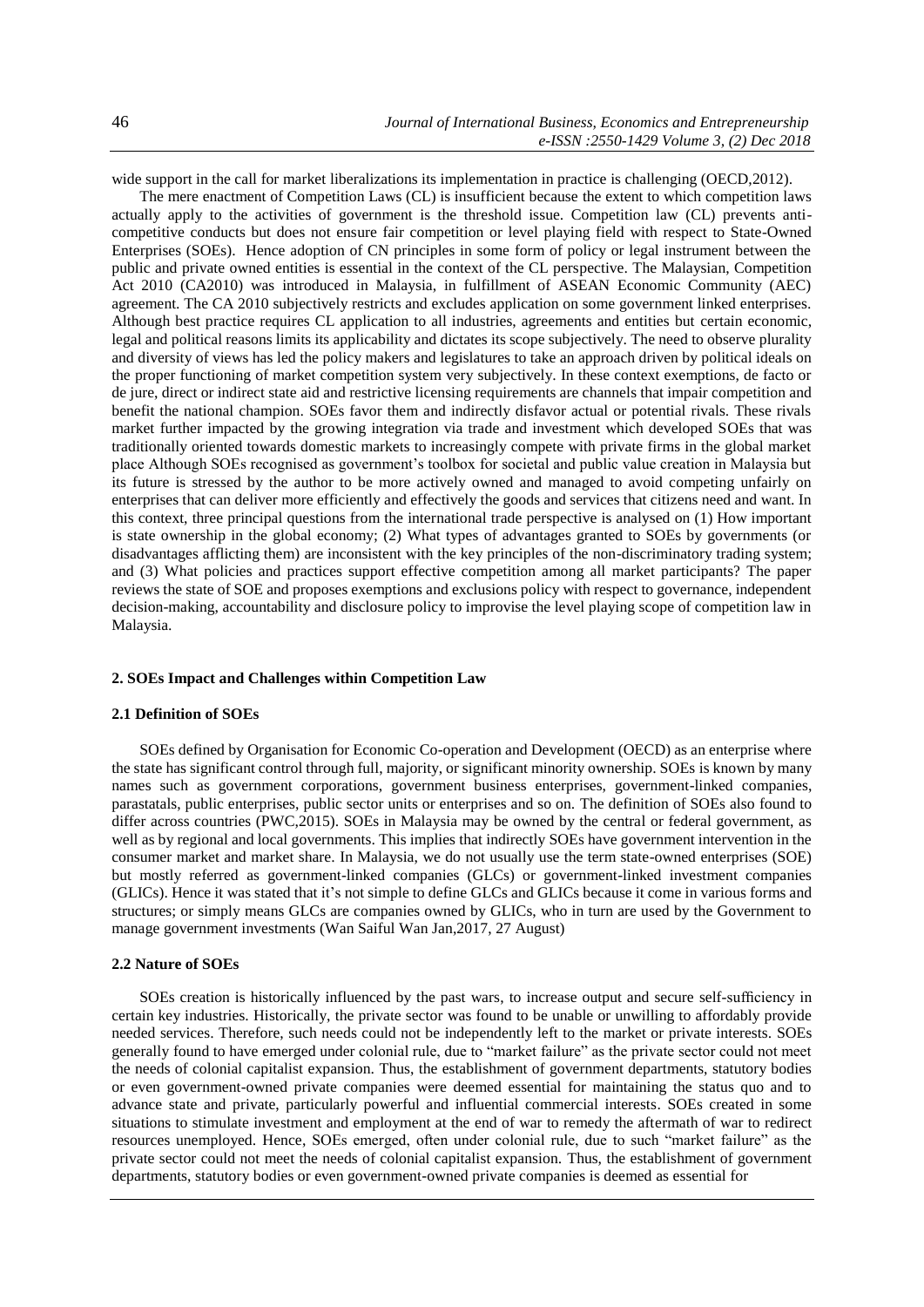maintaining the status quo and to advance state and private, particularly powerful and influential commercial interests (Sundram, J.K, 2018, 8 November).

SOEs initially had a major role in the coal, steel, automobile, and shipping industries, which later extended its state ownership intensively in the banking and manufacturing sectors. This had caused monopoly power or large capital investments which later developed on to other industries like telecommunication, transport, energy, water, and sewerage. In later development as, new technology and sophisticated capital markets weakened the reasons for state ownership and encouraged privatization. Their market monopolization justifications was left open in the process of privatization (Toninelli, 2000.).

Governments initially created and invested in SOEs because markets were formally imperfect or unable to accomplish the critical societal needs, such as effectively mobilising capital or building enabling infrastructure for economic development e.g. a nationwide electricity grid or water system and other critical sector such as oil and gas which contributes to their economy. This neoclassical economic theory was critical on this selective industrial policy on the basis that differential support for activities distorts the allocative efficiency of markets. Markets deemed to encourage the creativity of individuals who take personal risks in the pursuit of profits. Therefore, competition among firms with different business concepts rewards efficient entrepreneurs and drives less efficient ones out of the market. This process of entry, innovation and exit in a competitive environment believed to drive productivity growth and determines where firms, regions, or countries comparative advantages. However, this bureaucratic approach could be improbable to anticipate the outcome the process. Where by, the noble attempts to channel resources into activities they believe to be potentially competitive are also likely to lead to less efficient resource allocation. (Altenburg, 2011)

# **2.3 Impact of government Intervention on market competition and private sector**

Government generally have substantial impact on markets when laws and regulations designed to promote important public policy goals by distorting the markets and affecting the competition (Sokol, 2012). In this sphere the government linked bodies evidently enjoy more competing advantages (compared to the private companies) even when competition laws apply to them by way of leading prices which does not fully reflect the cost of resources. This distorts decisions on production, consumption and investment by government bodies, private competitors and potential competitors (Haley, 2014). Industrial policies allow state intervention in markets to influences demand and supply or by restructuring or other regulations aimed at influencing the market. Therefore, the existing market competition law and/or policy (CLP) becomes a subordinate instrument to the national political systems and their policies. The government on the flipside justifies their interventions to facilitate market competition and help the respective market to achieve national policy objectives. In this context the government policies and interventions in reality addresses more than the objective of "rationalising" trade, which ultimately results in efforts to make marketing practices conform mechanically to a modern model. Whereby, the government in their noble attempts to replace free market systems found to be more often end up raising the costs of marketing which ultimately injures the consumers welfare by distorting resource allocations and damaging the economy. So, policy makers view on such trading as a necessary and socially desirable activity is unreality carried out in an environment of risk. (Addis Ababa, 1995).

Generally, the relevant government agencies or bodies are not concerned to ensure a level playing field for competition between government businesses and private enterprises. Hence, the policy undertaken to reduce government intervention and its advantage over private enterprises was undertaken by way of introducing corporatisation, privatisation, effective governance and improving independence, accountability and disclosure. Alternatively, the *ex post* laws such as European Union Art. 106 and related provisions or the *ex-ante*, implementation of a competitive neutrality framework (UNCTAD 2014) important as a means to address its repercussion. Adoption of a CN policy brings other benefits to an economy in addition to fostering a more competitive environment. CN could force government businesses to be more efficient by increasing government transparency and addressing private competitor concerns about equity and the level playing field. It will assist government to assess realistically whether it should continue in a particular business. Arguably, CN is a minimum condition for effective markets where the government businesses are competing.

#### **3. SOEs Impact on Competition, consumer welfare and private enterprises**

The motivation for government to intervene and overinvest on the local SOEs is driven by the aim to improve their domestic economic growth specifically in the regions with slow marketization pace, or performance growth is relatively poor. As the governmental interventions become stronger and the problems of local SOE over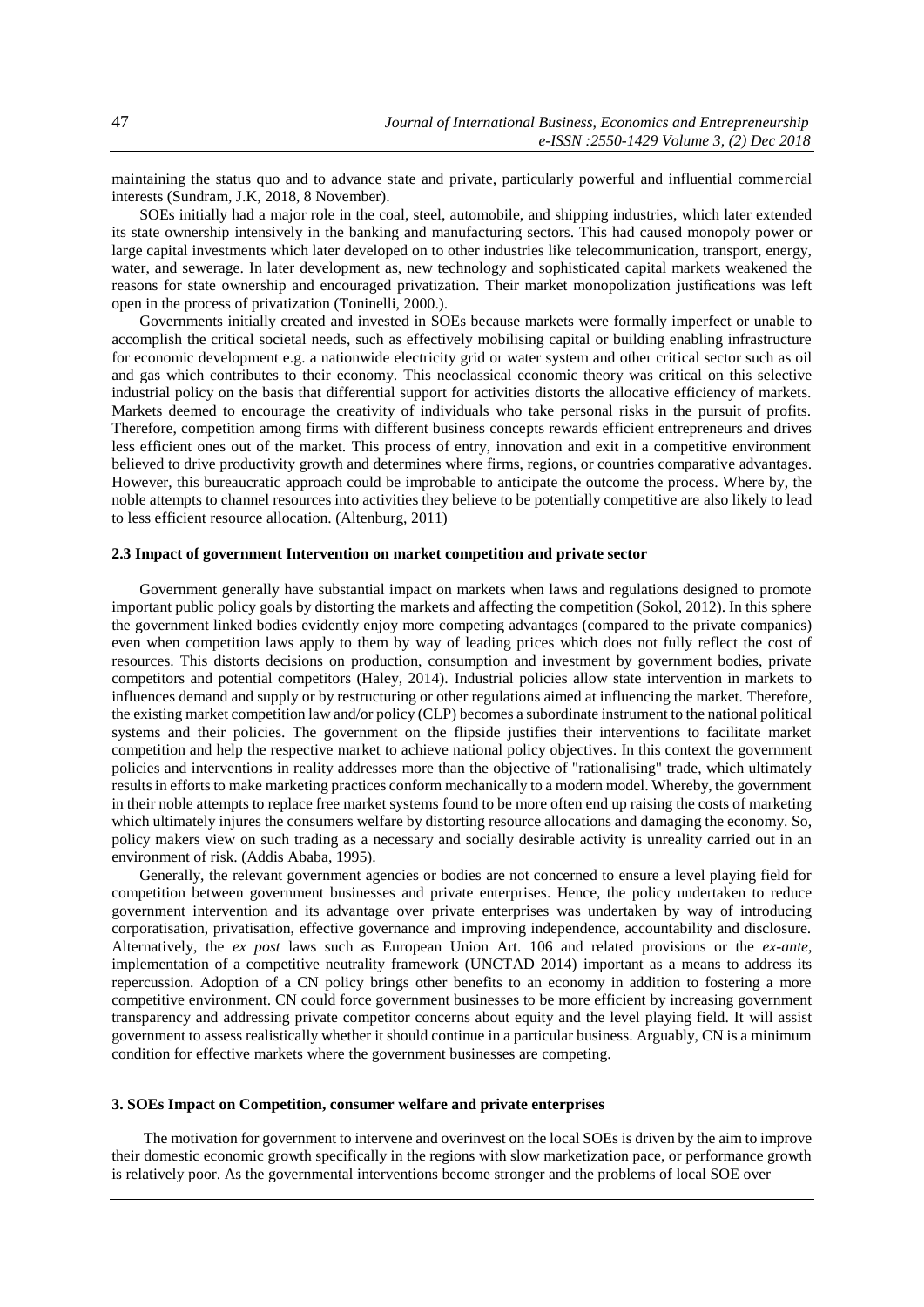investment are likely to be more severe (Tang, Zhou & Ma Rujing (2010) Furthermore the government interventions do not change with the variety of SOE shareholding style. This may so because the SOEs indirectly controlled by government have the same level of overinvestment as those SOEs controlled directly by government. This indicates that the advantages granted to SOEs by governments (or disadvantages afflicting them) are inconsistent with the key principles of the non-discriminatory trading system. Whereby, the motivations for state ownership can wax and wane over time, but SOEs remains as an enduring feature of the economic landscape and have influential force globally in the years to come. As such, it is very important, irrespective of whether the SOEs is held nationally, regionally or locally to ensure their investments and objective to deliver the desired societal outcomes by way of adopting some level of competition neutrality in its application. So, the next question is what policies and practices required in place to support effective competition among all market participants?

Restraints caused on competition, specifically in developing nations by certain state policy and laws. Hence, Competition law (CL) enforcement is limited to the area defined within the scope of the CL itself. Therefore, to some extent the state-related action and entities is beyond the reach of competition authority purview in Malaysia. The underlying rule of law which applicable to control the restraint or the anti-competitive conducts depends on the extent to which the space is given for competition vis- a -vis space for state discretion. In the context there is no clear or sufficient guidance for working out a principle for establishing a rule of law in the management between the competition law application and the state power or authority on the effected business sector. Generally, the reasons for the government to act in the legitimate public interest cases and compromise competition varies from one jurisdiction to another according to their political economy considerations.

SOEs privileged position undoubtly and potentially can impact competition negatively. Therefore OECD (OECD, 2009) stresses the importance to ensure that SOEs role is consistent with their public service responsibilities and should be subjected to similar competition disciplines as private enterprises. Although enforcing competition rules against SOEs presents enforcers with many challenges, competition rules should, and generally do, apply to both private and state-owned enterprises, subject to very limited exceptions. On the same point of view OECD also emphasised that CL solely not sufficient for ensuring a level playing field for SOEs and private enterprises. The presence of CN policies is essential and must be adopted as part of the regulatory framework (i) within which public and private enterprises face the same set of rules and (ii) where no contact with the state brings competitive advantage to any market participant. The presence of competitive neutrality policies has claimed more importance in recently liberalised sectors, where they play a crucial role in levelling the playing field between former state monopoly incumbents and private entrants. Equally important is also their effective monitoring and enforcement (OECD 2009) mechanism.

# **4. Scope and Role of SOEs in the Malaysian Economic Plethora**

#### 4.1 Nature of Malaysian SOEs

The Malaysian SOEs ownership can be directly or indirectly owned by the Federal or State government. Direct ownership is facilitated through a Ministry or department and indirect ownership is by an investment holding company, statutory body or public sector agency. The Malaysian SOEs also categorised as Minister of Finance Incorporated or MoF Inc (SME bank, Agro Bank, Exim Bank, Bank Pembangunan and Bank Simpanan Nasional), Government-linked investment companies (GLICs), State-level GLCs, State-level GLICs or Statutory Bodies. Malaysian government in the context of SOEs plays a multiple role i.e. as the: Developer and provider of public goods, Investor, owner and operator of the production of goods and services and as well as the regulator to provide level playing field in the market or industry (Wikipedia)

They could be grouped by first category comprised of companies that were making money and consistently declared dividends to the government, secondly, companies that continuously lose money, increase their debts and don't give benefits to the government and third category as companies that MOF Inc needed to keep despite them making losses. It includes companies involved in infrastructure development, like MRT Corp Sdn Bhd and Prasarana Malaysia Bhd.

4.2 Importance of SOE in the Malaysian Economic Perspective

In Malaysia, state owned enterprises (SOEs) are also referred to as Government Linked Companies (GLCs). As part of its GLC Transformation Program, the Malaysian Government aims to reduce its shares across a range of companies and to make the companies more competitive. Among the notable divestments of recent years, is when the Khazanah, the largest GLIC, was offloaded its stake in the national car company, Proton to DRB-Hicom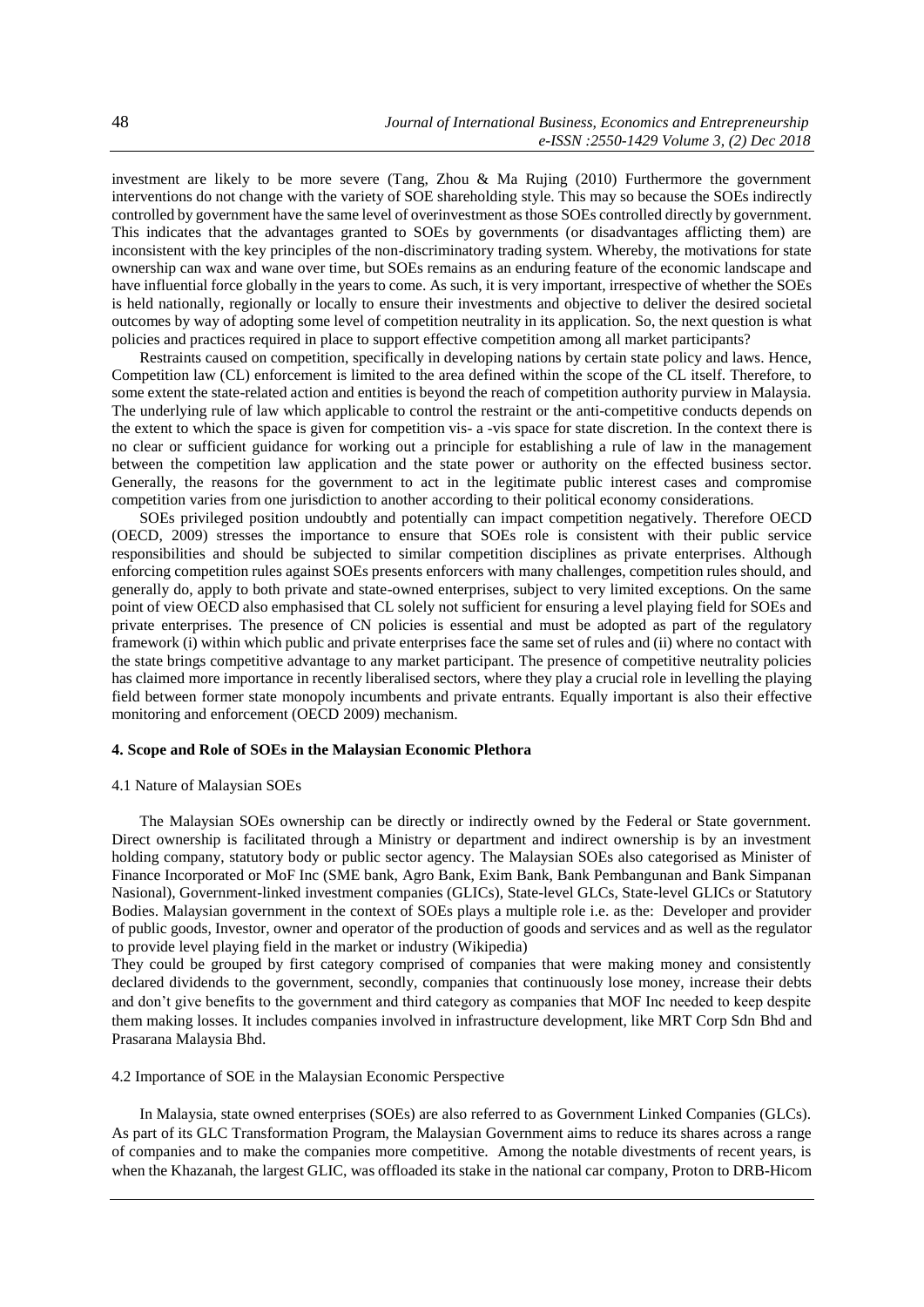Bhd in 2012. In 2013, Khazanah, divested its holdings in telecommunications services giant Time Engineering Bhd. In 2015, Khazanah cut its equity ownership of national utility company, Tenaga Nasional from 31 percent to 29 percent. Khazanah's annual report for 2015 noted only that the fund had completed ten divestments that produced a gain of RM 2.9 billion (OECD, 2015). Malaysian SOEs have notably contributed towards government revenue and play a very significant role in the Malaysian economy. SOEs have been used to spearhead infrastructure and industrial projects. The government owns approximately 36 percent of the value of firms listed on the Bursa Malaysia through its seven Government-Linked Investment Corporations (GLICs), including a majority stake in a number of companies. Only a minority portion of stock is available for trading for some of the largest publicly listed local companies. Khazanah, the government's sovereign wealth fund, owns stakes in companies competing in many of the country's major industries. The Prime Minister chairs Khazanah's Board of Directors. PETRONAS, the state-owned Oil and Gas Company, is Malaysia's only Fortune Global 500 firm.

SOEs with publicly traded shares required to produce audited financial statements every year and submit filings related to changes in the organization's management. The SOEs that do not offer publicly traded shares only required to submit annual reports to the Companies Commission. This public reporting requirement on their financial standing and scope of activities has increased their transparency in consistent with the OECD's guideline for Transparency and Disclosure. Although many SOEs prioritize operations that maximize their earnings, the close relationships between with senior government officials often blurs the line between strictly commercial activity pursued for its own sake and activity that has been directed to advance a policy interest. For example, Petroliam Nasional Berhad (Petronas) is both an SOE in the oil and gas sector and the regulator of the industry. Malaysia Airlines (MAS), in which the government previously held 70 percent but is now 100 percent government-owned, required periodic infusions of resources from the government to maintain its large numbers of employees. The airline is still undergoing a restructuring, and the stated goal of the country's largest sovereign wealth fund, Khazanah, which holds all of the airline's shares, is scheduled to re-list the airline as early as 2017(Export.gov ,2017).

Under the sovereign wealth funds program the Malaysian government established government-linked investment companies (GLICs) as vehicles to harness revenue from commodity-based industries and promote growth in strategic development areas. In this, category Khazanah is the largest of the GLICs, and the company holds equity in a range of domestic firms as well as investments outside Malaysia. The other GLICs includes Armed Forces Retirement Fund (LTAT), National Capital (PNB), Employees Provident Fund (EPF), Pilgrimage Fund (Tabung Haji), and Public Employees Retirement Fund (KWAP) which also executes similar investments but are structured as savings vehicles for Malaysians. Khazanah is recognised to be following the Santiago Principles and participates in the International Forum on Sovereign Wealth Funds (Export.gov ,2017).

Khazanah was incorporated in 1993 under the Companies Act of 1965 as a public limited company with a charter to promote growth in strategic industries and national initiatives. As of December 2015, Khazanah reported "realizable" assets of RM 150 billion (USD 38 billion) and a pre-tax profit of RM 1.2 billion (USD 308 million). The sectors comprising its major holdings include telecommunications and media, airports, banking, real estate, health care, and the national energy utility. According to the company's 2015 annual review, 81 percent of Khazanah's assets are invested in Malaysian-headquartered companies. Although the company generally manages its investments with the objective to produce strong companies and high returns, Khazanah often undertakes investments that are deemed government policy priorities, as with the purchase of Malaysia Airlines publicly traded shares (as noted above) (Export.gov ,2017).

SOEs are most likely to remain as an important instrument or tool which the government will probably use for societal and public value creation given the right context, collaborating with other stakeholders for this purpose in the 'penta helix' of private companies, not-for-profit organisations, academia, public sector and citizens. For instance, increased global competition for finance, talent, and resources may mean that countries may increasingly turn to SOEs as a tool to better position themselves for the future in the global economy. However, it also important to keep this entity on check to ensure a fair balance with the private enterprises in the country or otherwise their competitive neutrality.

Malaysian SOEs contribute significantly to government revenue through dividend payment to the government (as a shareholder) and through various forms of tax including corporate tax, petroleum tax and petroleum export duties. For example, Khazanah Nasional Berhad and PETRONAS paid RM3 billion and RM28 billion worth of dividend respectively to the government in 2012 (between 2009 and 2011, they each paid dividend worth RM3.6 billion and RM105.3 billion respectively). Between 2009 and 2011, Khazanah Nasional Berhad and PETRONAS also claimed to have paid RM3.8 billion and RM80.2 billion worth of corporate tax to the government. The national Oil and Gas Company had also provided a total of RM400 million in subsidies for the provision of rural air services in East Malaysia. This included RM250 millions of subsidies to AirAsia, a non-SOE airline, between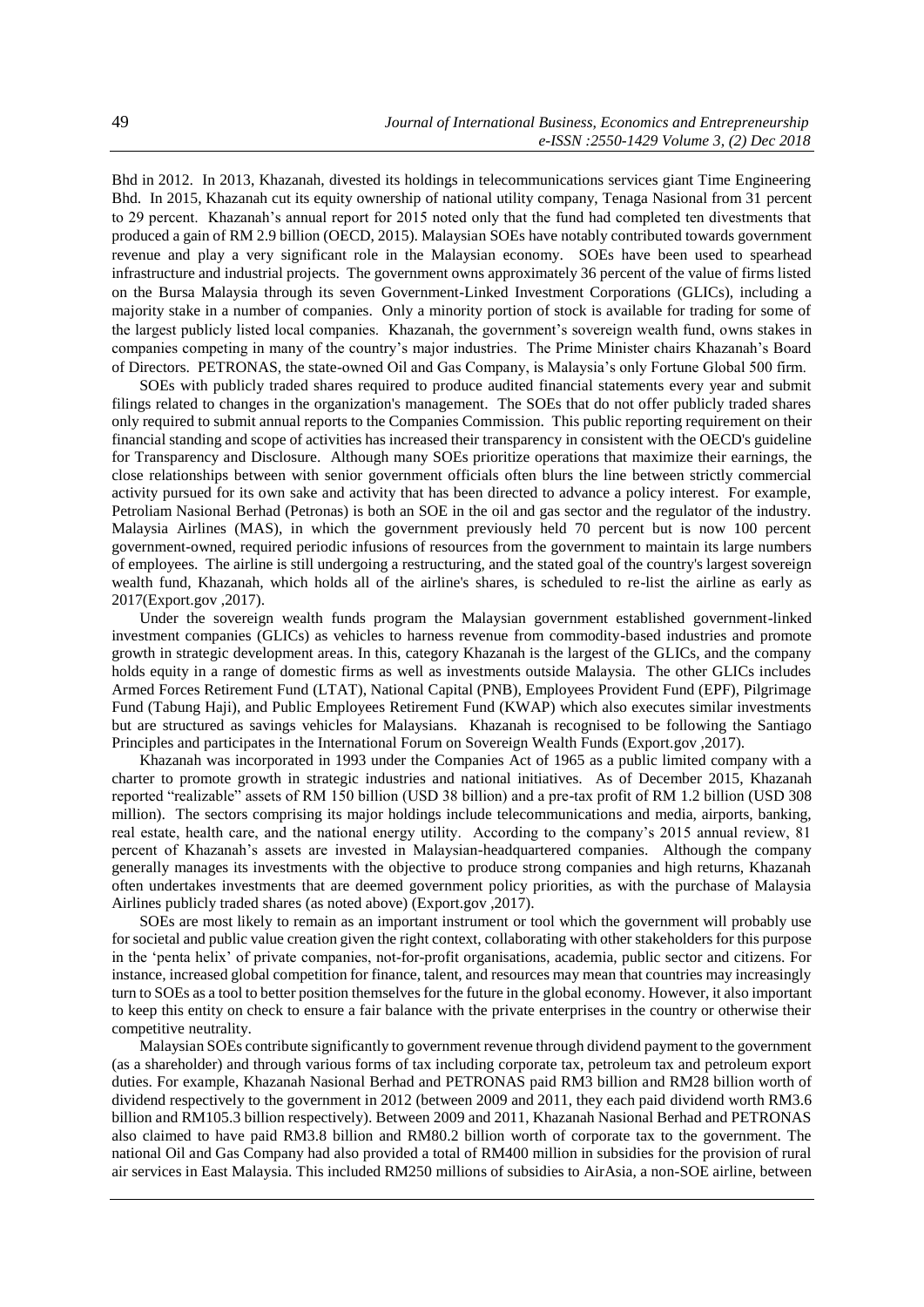2006 and 2007 (Borneo Post (2011), Jala, Idris (2013), Treasury (2012). SOEs also claimed to have contributed to other forms of government revenue including petroleum tax and export duties. The total figures for these were RM31.96 billion and RM2.39 billion respectively in 2012. The MOF did not provide specific examples of SOEs with guaranteed government debts so this data was claimed to have been taken from the national debt summary provided in the Treasury Economic Report 2012/2013. 343 AG (2013).

#### **5. Scope of Competition Law 2010 application on SOEs and state of competitive neutrality**

The regulation to control and protect free market competition in Malaysia is done predominantly (certain sectors are excluded) via Competition Act 2010 (CA) and Competition Commission Act 2010. Although the enactment of CA is a very significant step towards liberating Malaysian market competition but it is subject to a number of exemption and exceptions. The enactment of the Competition Act 2010 in Malaysia is consistent with the ASEAN Economic Community Blueprint, pursuant to which ASEAN member states had committed to introduce competition policy by 2015 and to "establish a network of authorities or agencies responsible for competition policy to service as a forum for discussing and coordinating competition policies". The key objective of the CA was to "promote economic development by promoting and protecting the process of competition" (CA 2010). The CA2010 came in force on 1 January, 2012 after overcoming various enforcement hurdles and adjustment for enforcement, which includes lengthy period of advocacy.

The very essence of the Act was aimed to protect consumer welfare which is enhanced by prohibiting anticompetitive business conduct. However certain areas and sectors are exempted or excluded, including merger control. CA application is excluded on the communications, petroleum and energy sectors. This sector is regulated by their sector specific regulations namely, Communications and Multimedia Act 1998, Energy Commission Act 2001 and Commercial Petroleum Development Act 1974 and the Petroleum Regulations. An individual exemption also available by application to the Malaysian Competition Commission (MYCC) subjected to certain conditions, obligations and for a limited duration as set out in Section 5 of CA (Ramaiah, 2015). In an economy where there are many concurrent directorships the law omits interlocking directorships and the scope of the law is also open to debate, with such issues as the interaction between the general and sectorial competition laws, the locus standi of final consumers vis-à-vis the enterprises that infringe the law. The true measure of the CL success is not measured by merely enacting the statute but lies in the efficacy of its enforcement. Thus, the enforcement process of CA cannot be taken for granted. Theoretically, CA 2010 applies all commercial activities irrespective of its ownership and status, which includes those carried out by GLCs and SOEs.

However, the foundation of the national competitiveness must be built without compromising the basic competition principles enshrined in the CA 2010 because competition and stability is not at odds (Siti Norma Yaakob, 2012). Secondly, CN emphasises that no business entity is advantaged (or disadvantaged) solely because of its ownership.

Even though Malaysian SOEs contribute significantly to government's revenue, the need to adopt CN policy is seen as way forward to fully embrace anti-competition law and its true essence. Hence it is important to create a fair balance between the advantages and disadvantages afflicted through government aid with respect to nondiscriminatory trading system. What types of polices are due and should be put in place to bring about this competitive neutrality, level playing and fair competition is the key research and discussion in this paper. The paper reviews and discusses the Malaysia CL scope of application and challenges on SOEs in Malaysia henceforth proposes some policy options to neutralise its negative impact.

The Competition Act prohibits cartels and abuses of a dominant market position, but does not create any pretransaction review of mergers or acquisitions. Violations are punishable by fines, as well as imprisonment for individual violations. The Acts established a Competition Commission with broad investigative and enforcement powers, as well as a Competition Appeals Tribunal (CAT) to hear all appeals of Commission decisions. The CAC has since completed investigations and issued rulings since the Competition Law took effect. In the largest case to date, on September 6, 2013, the CAC found national carrier Malaysian Airlines and budget airline AirAsia to have breached the CA and fined both airlines of USD 3.33 million each. The airlines are appealing against the decision, which will be the first case brought before the CAT.

State-owned enterprises play a very significant role in the Malaysian economy. Such enterprises have been used to spearhead infrastructure and industrial projects. The government owns approximately 36% of the value of firms listed on the Bursa Malaysia through its seven Government-Linked Investment Corporations (GLICs), including a majority stake in a number of companies. Only a minority portion of stock is available for trading for some of the largest publicly listed local companies. The government has indicated increasing interest in restarting its privatization efforts through the New Economic Model reforms. Khazanah, often considered the government's sovereign wealth fund, owns stakes in companies competing in many of the country's major industries. The Prime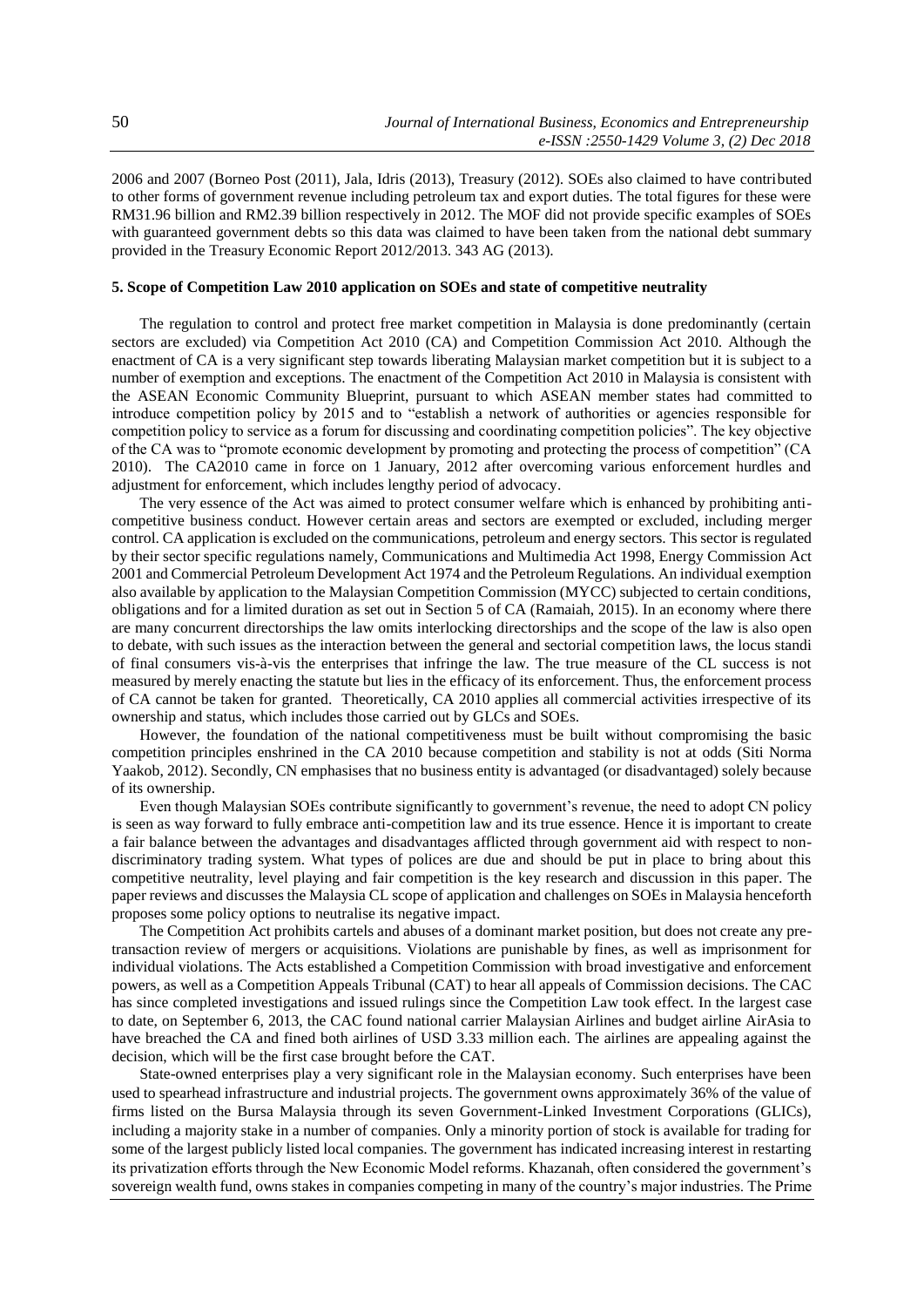Minister chairs Khazanah's Board of Directors. PETRONAS, the state-owned oil and Gas Company, is Malaysia's only Fortune Global 500 firm.

In July 2011, the Government stated that 33 government-linked companies were ready for divestment, but did not identify them by name. Under the plan to rationalize the portfolio of government-linked companies (GLCs) in Malaysia, the Government will reduce its stakes in some of these companies, list a few others and sell the rest. In the first quarter of 2012 Khazanah offloaded its stake in the national car company Proton to DRB-Hicom Bhd. In Sept 2013, Khazanah divested Time Engineering Bhd to private sector Bumiputera owned company Censof Holdings Bhd. Nonetheless, the majority of GLCs have not been affected by the divestment plan, and GLCs will retain a major role in Malaysia's economy. Khazanah continued its divestments in 2014 but has only specified "six divestments with a gain on divestment of MYR 3 billion."

# **6. Application of competitive neutrality principle and state of readiness in Malaysia**

SOEs government link through various government linked corporation often equipped with greater opportunity or incentives to act in an anti-competitive way. Therefore, it is believed a trend to move towards more fully corporatized and commercially operating SOEs would improve overall efficiency (Capobianco & Christiansen, 2011). However, the concept of CN implies regulatory framework implies public and private enterprises must face the same set of rules and no state contacts to bring competitive advantage to any market participant (OECD 2009). So, CN neutrality may not be appropriate in cases where it hampers the achievement of important societal goals but such claims should be subject to objective determination. Methods recommended for government bodies to abstain any advantage over private enterprises include privatisation, effective governance, improving independence, accountability and disclosure. Ex post laws such as EU Art 86 can assist. Ex ante, the implementation of a competitive neutrality framework is an effective means of addressing the issue. In adopting the CN, Malaysia has already applied the concept of partial privatisation with issuance of special or golden shares for government and through establishment of sector regulators through the implementation of GLC Transformation Programme and the generic competition legislation. So, CA in this sense has been introduced timely and is applicable irrespective of its linkage or private enterprises (CA2010). As a matter of law, the Competition Commission does not have separate standards for foreign and domestic companies.

In 2004, the government began a 10-year SOE Transformation Program. Under this program, SOEs is defined as companies in which sovereign wealth funds (SWFs), referred to locally as government-linked investment companies (GLICs) and held a majority ownership stake. During the period, the SWFs supervised the management, structural, and disclosure changes of the many companies in which they were shareholders. The transformation ultimately extended to the SWFs, which now provide annual financial statements and publish quarterly reports on their efforts to make SOEs more effective. With respect to SOEs corporate governance guidelines the SOEs or GLCs are called upon for publicly traded shares to be an audited financial statement every year. These SOEs must also submit filings related to changes in the organization's management. The SOEs that do not offer publicly traded shares are required to submit annual reports to the Companies Commission. The requirement for publicly reporting the financial standing and scope of activities of SOEs has increased their transparency. It is also consistent with the OECD's guideline for Transparency and Disclosure. Moreover, many SOEs prioritize operations that maximize their earnings. However, the often-close connections that SOEs have with senior government officials blurs the line between strictly commercial activity pursued for its own sake and activity that has been directed to advance a policy interest. For example, Petroliam Nasional Berhad (Petronas) is both SOE in the oil and gas sector and the regulator of the industry. Malaysia Airlines (MAS), in which the government previously held 70% but now holds 100%, required periodic infusions of resources from the government to maintain the large numbers of the company's staff and senior executives. The airline is currently undergoing a restructuring, and the stated goal of the country's largest sovereign wealth fund, Khazanah, which holds all of the airline's shares, is to re-list MAS in the coming years.

On the management of the sovereign wealth fund, the development of corporate social responsibility (CSR) in Malaysia was moving to higher levels and many larger companies had CSR programs and activities. In 2006, Malaysian stock market regulator, the Securities Commission, published a CSR Framework for all publicly listed companies, which are required to disclose their CSR programs in their annual financial reports. In 2007 the Women, Family and Community Ministry launched the Prime Minister's CSR's Awards to recognize companies that have made a difference to the communities in which they are active through their CSR programs (Investment Climate Statement, 2015)

The definition of 'privatization 'in Malaysia was so broad that it includes cases where private enterprises are awarded licenses to participate in activities previously the exclusive preserve of the public sector, as in the case of television broadcasting from 1984. Contracting out of services, especially by municipal authorities (e.g.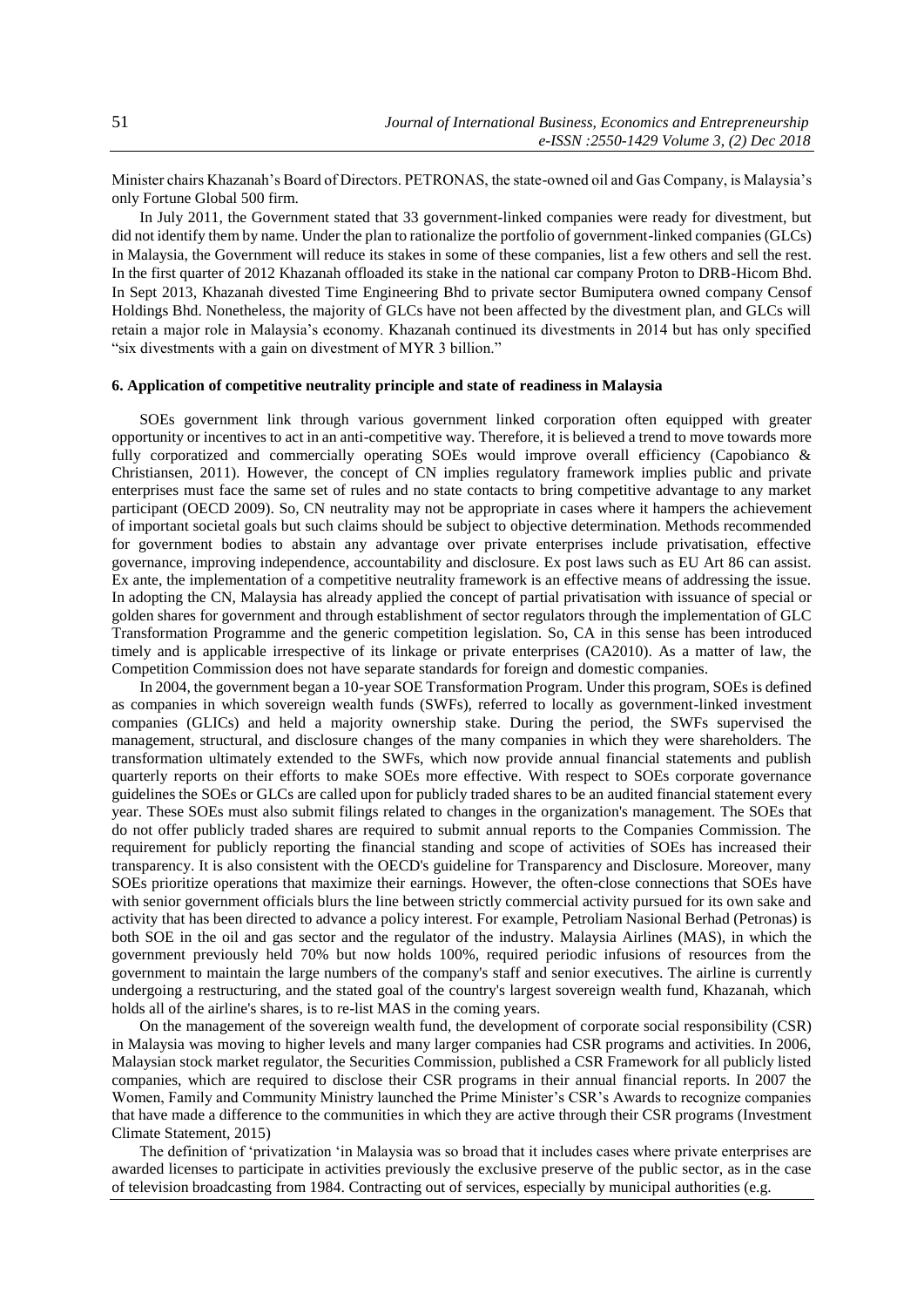involving garbage disposal and parking), and private ownership or even contracted leasing of public properties – e.g. enabling the imposition of tolls on roads previously built by the Public Works Ministry or the Malaysian Highway Authority (Lembaga Lebuhraya Malaysia, or LLM) – are also frequently considered to be privatization. In Malaysia, when a SOE legally formed as a government department or statutory authority, is privatized, it necessarily first entails corporatization, or the formation of a limited company incorporated under the Companies Act, 1965. On the other hand, the privatization of a SOE that has been constituted as a limited company would merely entail a transfer in share ownership from the public to the private sector without any change in the legal form of the enterprise (Jomo and Tan, 2005)

While acknowledging poor and inefficient management of very many Malaysian SOEs, the key question should be whether such inefficiencies are necessarily characteristic of public ownership and hence cannot be overcome except through privatization. The impressive performance of SOEs in Singapore, which used to be part of Malaysia, or of Malaysia's well-run Petronas underscore this point. Perhaps less politics, ethnic based criteria for recruitment, appointment, promotion and accountability, as well as greater SOE autonomy, transparency and organizational flexibility would radically improve SOE performance (Mustapha Johan & Shamsul Bahriah 1985).

In the context of Malaysia's readiness to embrace CN policy, Malaysia appears more favourable to undertake partial and not full privatisation of its SOEs. Whereby, the government still holds equity shares in many of the SOEs that have undergone public listing. For instance, when MAS was first privatised in 1985, government shareholding went from 90% to 70% in the company (60% federal government; 5% Sabah government; and 5% Sarawak government). In later development on 31 March 2013, the government through Khazanah Nasional Berhad (KNB) directly owns 69.37% of MAS.

On 22 April 2011, KNB divested the government's strategic stake in the national postal service company, Pos Malaysia, totaling 32.11% to a local conglomerate, DRB-HICOM Berhad. Apart from still holding equity stakes in SOEs, the government also holds 'special shares' or 'golden shares' in some of the SOEs it considers to be operating in strategic industries and to thus have significant national interest implications.

The government reluctance to let go although due to their noble concern as to whether that the newly privatised entities is capable and have enough incentive to provide goods and services to all their consumers regardless of their geographical locations and income. For example, concerned as to whether the consumers in rural areas will be able receive the same service that they used to enjoy when the service providers were SOEs. Again, in the case of MAS, such special shares were first (KNB, 2011) 'proposed and later introduced in its privatisation in 1985. The golden share in MAS provided the government with the rights to control the board of directors, priority in capital repayment in the event of the company winding up, and MAS having to redeem the special share at any time.

The Malaysian SOEs poor performance record should be assessed whether primarily due to the nature, interests and abilities of those in charge, rather than a consequence of public ownership per se, then privatization in itself cannot and will not overcome the root problems. Privatization may improve enterprise profitability for the private owners concerned, may not necessarily benefit the public or consumers. In reality, since a significant portion of such activities are public monopolies, privatization will hand over such monopoly powers to private interests who are likely to use them to maximize profits. The privatization of public services tends to burden the people, when charges are raised for privatized services. Increase of charges are obvious because private interests are more concerned of profitable or potentially profitable activities and enterprises. This leads the government with unprofitable and less profitable activities, which will consequently worsen the overall public-sector performance, resulting in the claim of inevitable SOE or public sector inefficiency becoming a self-fulfilling prophecy.

#### **7. Recommendations and Conclusion**

Acceptance and acknowledgment of CN means that significant government business should not have a competitive advantage or disadvantage simply by virtue of government ownership and control (UNCTAD, 2014). Thus, UNCTAD proposes CN policy involves analysis and implementation of steps to ensure that this advantage does not occur and SOE to compete on the same level playing field (OECD, 2012). Whereby means from the management perspective strive to achieve the objectives of public value creation and good growth. In this perspective SOE of the future recommended to be developed in the following manner:

Firstly, SOEs actively owned and managed on an established clear purpose and mission and linked to its desired societal objectives and outcomes, which should then be communicated through dialogue between the SOE's owner, governors and managers.

Secondly, SOEs active ownership and management must require those undertaking the roles, particularly the board of directors and the executive leadership to fulfil the "4 Cs" test which includes: Clarity, Capacity,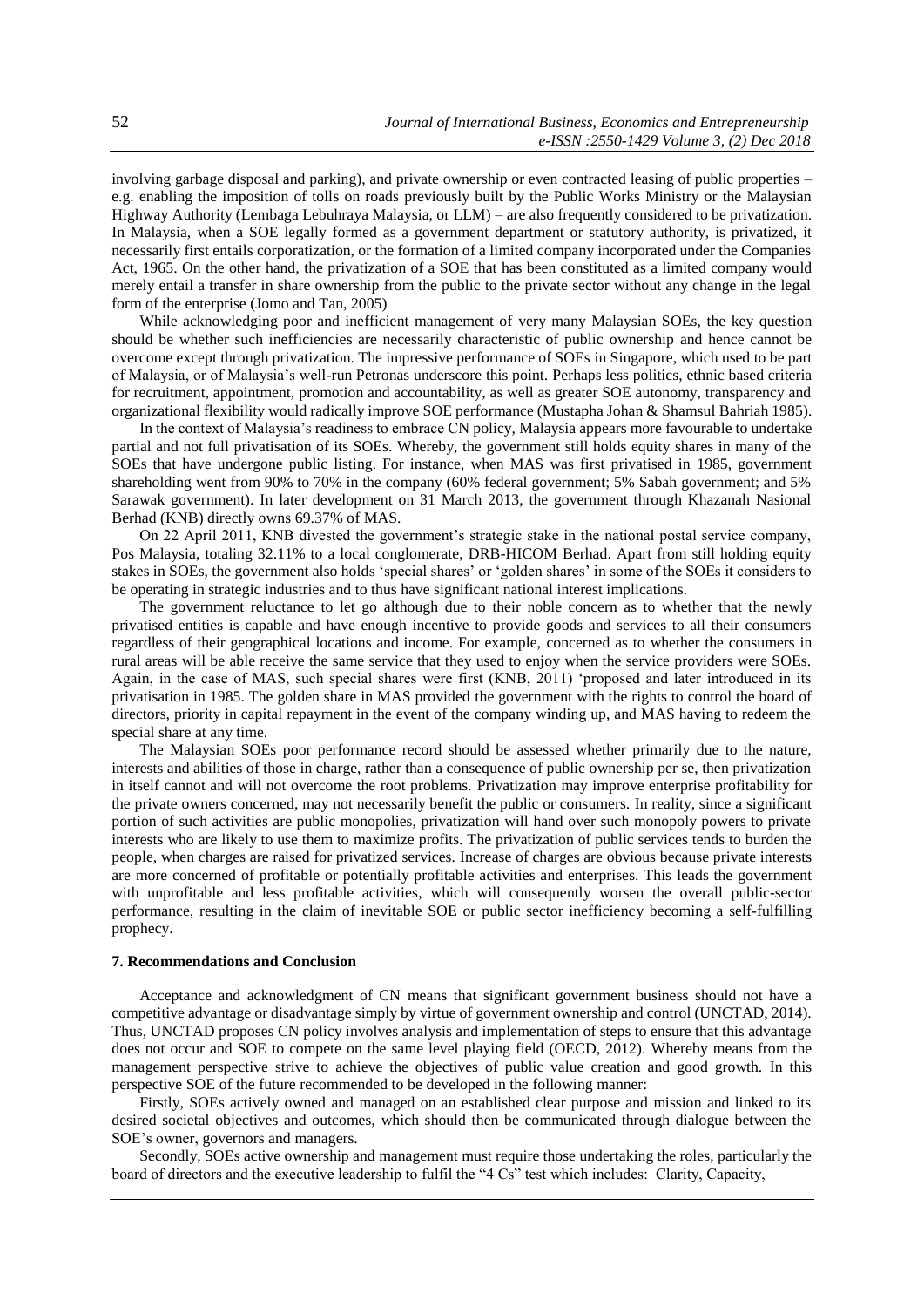Capability and Commitment to integrity. Additionally, the state ownership status should be continually monitored and evaluated to ensure that value continues to be delivered.

Thirdly, SOEs must be made transparent and accountable through quality, timely and reliable reporting of SOEs performance. This reporting should extend beyond mere financial report to integrated reporting format, as role models for good reporting practices. This reporting will aid in building trust between the government (owner) and the citizens and other stakeholders (including other shareholders).

Fourthly, there is a need to strike an appropriate internal-external balance like any organisation. Whereby, the SOEs must strive to develop and maintain sound internal management in order to maximise efficiency and effectiveness. It should leverage technological and service innovations to deliver products and services, which meet user needs within constrained budgets (doing "better for less"), as well as achieve desired outcomes economically and socially. On the same point, SOEs should also leverage its external influence by co-creating value with other stakeholders in society and driving good growth, linked to its purpose, mission and strategic objectives. In this way, SOEs can truly become catalysts for sustainable public value creation (PWS, 2015).

Fifthly, the government policies and interventions must venture beyond mere objective of "rationalising" trade, because often results in efforts to make marketing practices conform mechanically to a modern model. Thus, marketing interventions should take into account the proven capability of the marketing network. And the policies should be aimed at working with the existing system, not at replacing it. Although government attempts to replace free market systems have often raised the costs of marketing, thereby hurting consumers, distorting resource allocations and damaging the economy but it is also important that policy makers view trading as a necessary and socially desirable activity carried out in an environment of risk.

Finally, government control or intervention should be only considered when is it really necessary and never for the sake of government control. As case studies reflect that government wisely must also consider what would happen if the intervention was removed because sometimes, in fact, market may be found to perform well when left to private entrepreneurs. As is strongly recommended that government's role-play should be confined to the facilitating activities rather than a direct role in markets. Regulatory interventions should be limited and an appropriate intervention in the indirect nature, advisably projected for three general aims, which are directed to improve market infrastructure, information and institutional infrastructure (Addis Ababa 1995).

The importance of the state ownership in the global economy is a very politically as well as a very sensitive question in Asian countries. Whereby, the political system which condones national champions also potentially kills the other equivalent players who could explore the market and make it more competitive for benefiting the consumers. Therefore, it is recommended to that it is important to review the nature and extent of state ownership from the perspective of its role in societal and public value creation. The purpose and mission of SOEs must be timely and not overstretched. The desired outcome and the associated benefits scorecards must be evaluated from time to time. The policy maker must critically evaluate the judgmental decision as to what makes SOEs similar, yet different, to their private sector counterparts and how do these nuances translated into how they are to be led, governed and controlled. In achieving this CN is a way forward to look at SOEs status in this current era where technology advancement with market competition is the future economy.

### **Acknowledgements**

An acknowledgement section may be presented after the conclusion, if desired.

### **References**

- Addis Ababa (1995), Livestock Policy Analysis. ILRI Training Manual. FAO United Nation Repository. pp. 264 Para 5.7 The role of government interventions in markets. Retrieved at http://www.fao.org/wairdocs/ilri/x5547e/x5547e1b.htm
- Altenburg, Tilman (2011) Industrial Policy in Developing Countries. Discussion Paper / Deutsches Institut für Entwicklungspolitik. Retrieved at http://edoc.vifapol.de/opus/volltexte/2011/3341/pdf/DP\_4.2011.pdf
- Borneo Post (2011). 'Govt questioned on AirAsia, MASwings subsidies', The Borneo Post. Retrieved at available at: http://www.theborneopost.com/2011/11/09/govtquestioned-on-airasia-maswings-subsidies.

Capobianco, Antonio and Christiansen, Hans (2011), OECD: State Owned Enterprises and the Principle of Competitive Neutrality', OECD, Retrieved at http://www.oecd.org/daf/ca/corporategovernanceofstateownedenterprises/50251005.pdf.

Communications and Multimedia Act 1998.